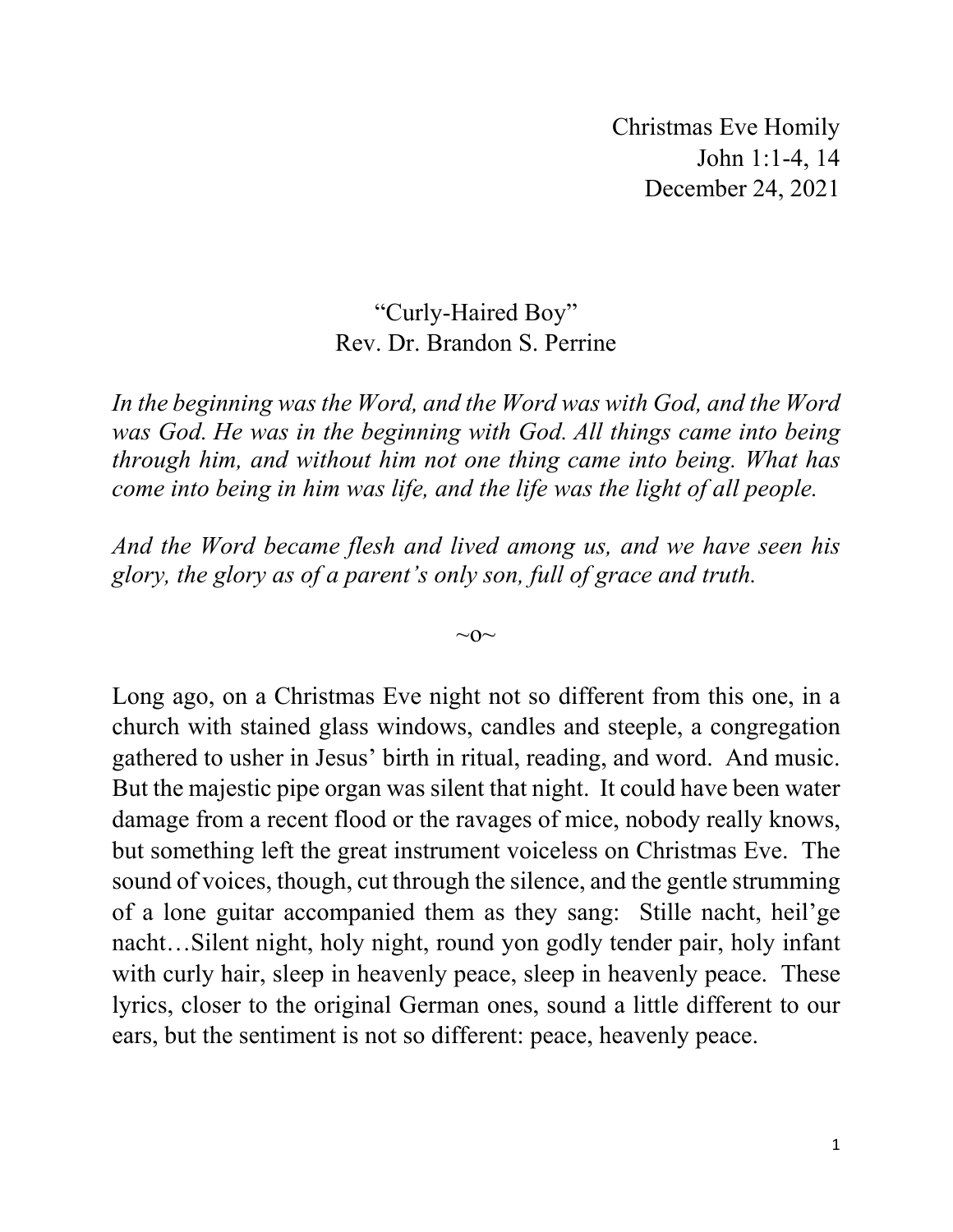Written two years earlier, after more than a decade of brutal conflict that ripped apart Europe had come to an end, Priest Joseph Mohr's poem was penned after a quiet walk in his wintry Austrian town. When the sounds of battle and the cries of hungry, frightened, beleaguered people finally died down, the whisper of snow falling on hills must have seemed like the purest sound in the world. What a relief it must have been to hear snowfall. It's no wonder that Mohr's curly-haired holy infant was born to the sound of silence.

But I struggle to imagine the scene as a noiseless one. In fact, I imagine it as a cacophony of baaing, mooing, and neighing; the cries and labored breath of a woman, the useless reassurances of a man, the shouts of "quiet" that surely came from the neighboring inn. Add to that ruckus the sound of angels' glorias, shepherds' shouts of fear, and yet more bleating from terrified sheep, and it must've been a soundtrack more akin to the freewheeling atonal music of the  $20<sup>th</sup>$  century than a lullaby from the  $19<sup>th</sup>$ ! When you imagine the scene, what sounds fill your head? . . . Do you hear Mohr's lullaby, my atonal opus, or something with more joy, or more reverence, or more gravitas, or more celebration, or more expectation?

The truth is the events described in Luke's gospel have inspired the composition of countless carols, pop songs, symphonies, oratorios, anthems, ballets, and brass quintets in every imaginable style, from that relentless "Little Drummer Boy" to "Thistle Hair the Christmas Bear" to "Christmas Shoes." As discombobulated as our seasonal soundtrack sometimes seems, it's really a testament to the incredibly relatable message of the story that inspired all of them. A baby is born. Hope is kindled. Peace is possible. Joy is manifest. Love is embodied. Newness is embodied. Possibility is embodied. Honestly, I think that's the biggest Christmas miracle of them all: abstract concepts like love and peace take on flesh and bone and blood in the form of a babe born in humble, even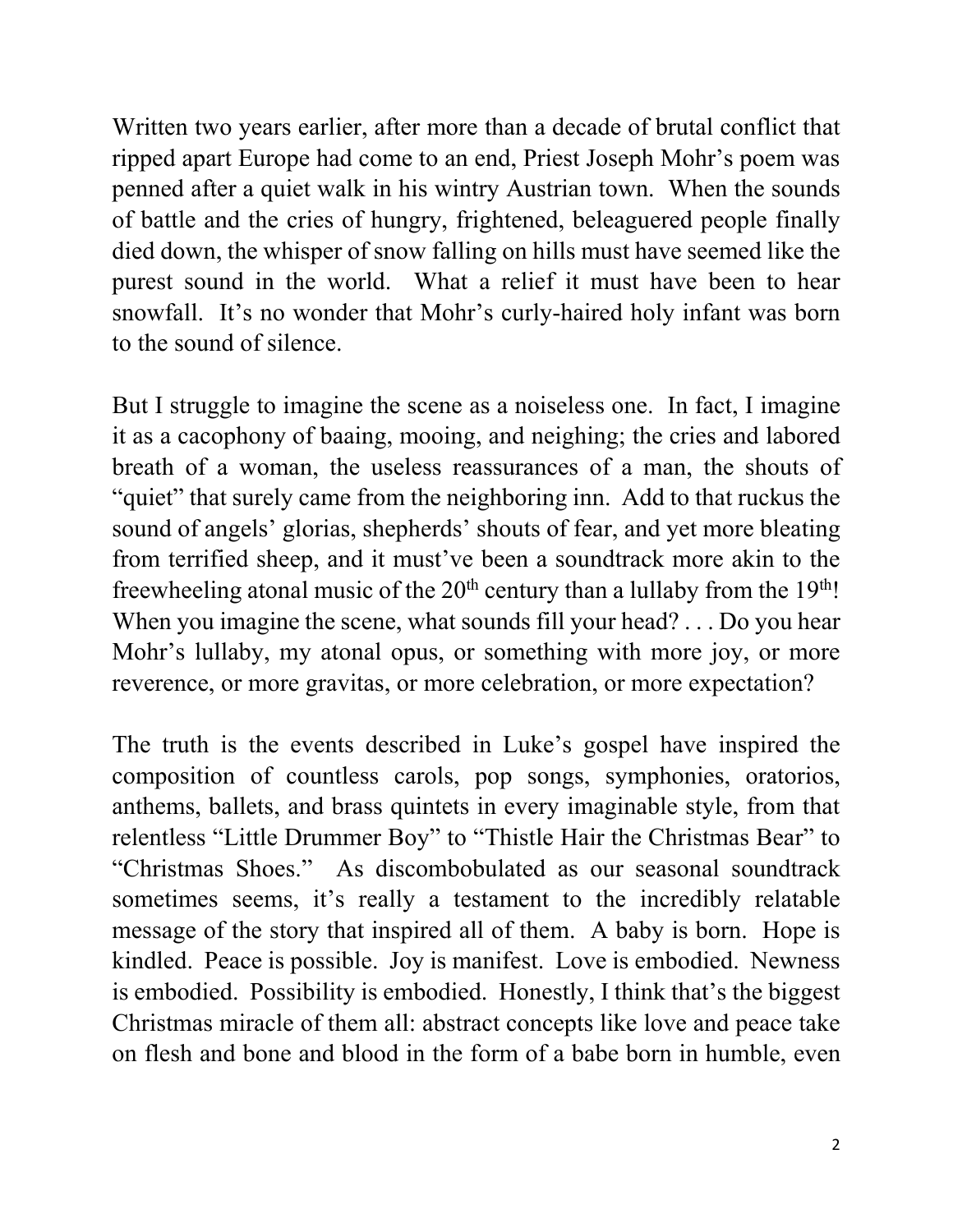scandalous, circumstances, long ago on a night not so different from this one.

Who would that baby become? What would he do? How would he change the world? These are pregnant questions; the babe would become someone and do something and have an effect on the world, no question, but it's in the not-knowing that hope, peace, joy, and love really find soil to take root and grow.

There is so much tonight that we do not know about the future. Who will *we* be? What will *we* do? How will *we* change the world? These too are pregnant questions, containing within themselves all the possibility of Christmas itself. Tonight, on Christmas Eve, in the face of all that is still unknown, hope, peace, joy, and love seem possible, are possible. They have only to be born.

Meister Eckhart once said: "We are all mothers of God, for God is always needing to be born." Taking quick stock of the world in which we live, I doubt many would disagree that we need hope, peace, joy, and love to be born in *our* midst. So, this Christmas, let them be born in us, that we might herald glad tidings of peace on earth and goodwill to all. Christmas doesn't *just* come on a silent night as a curly-haired holy infant. Christmas is waiting to be born in us, for the sake of our world. May it be so.